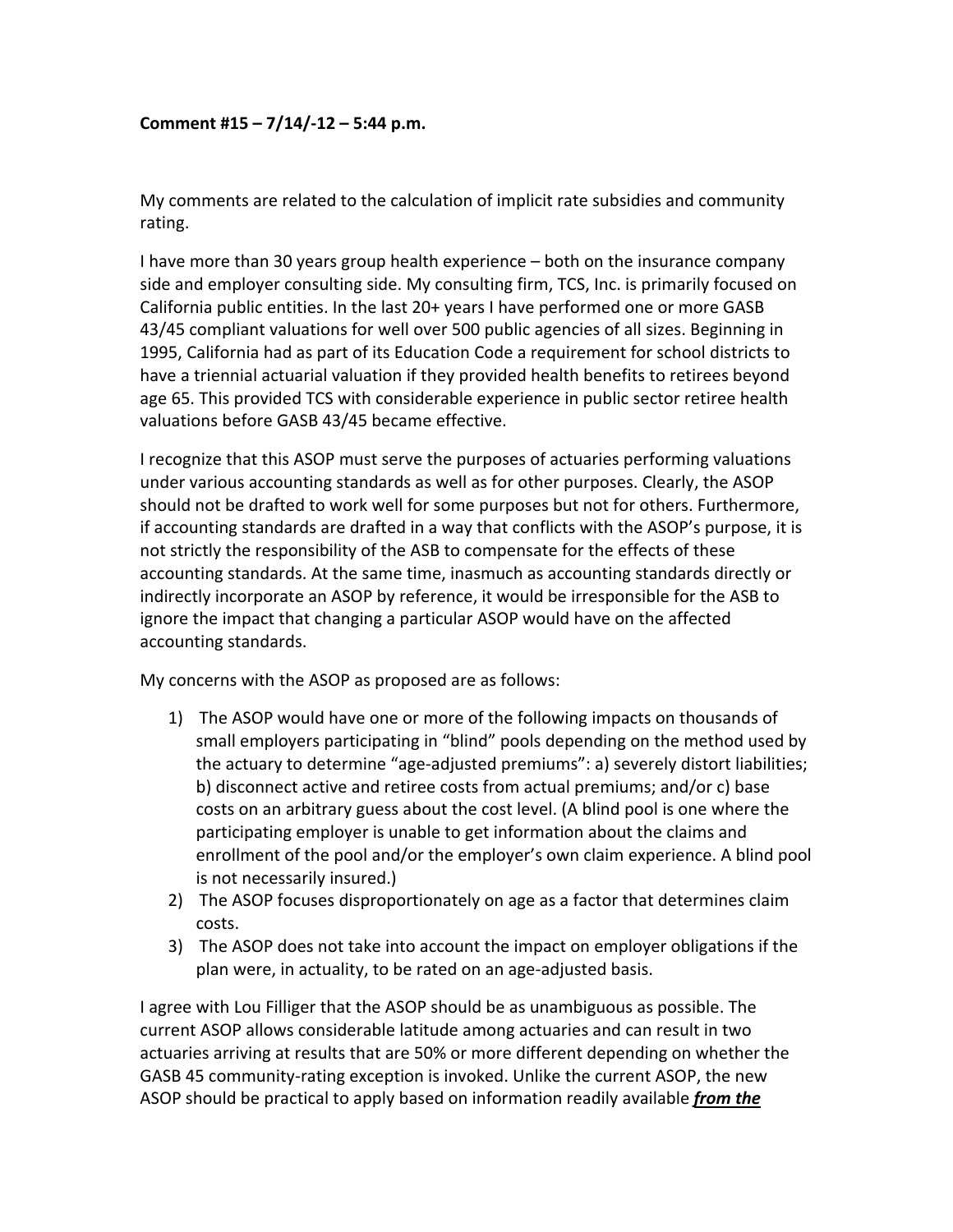*employer*. It is unreasonable to implement an ASOP that relies on obtaining information from a third party that is not under the control of the client. The goal should be to set the stage for consistent, reasonable results no matter which actuary is performing the valuation.

In the private sector, few small employers have retiree health plans. Large employers providing retiree health benefits are overwhelmingly likely to provide those benefits through a self‐funded, partially self‐funded or experience‐rated insured plan. In these instances, the employer has access to claim information that makes it viable to estimate retiree health costs directly. Just as important, in these cases the employer pays the full cost of the coverage except to the extent that certain risks – such as large individual claims – are insured. This latter point is crucial because reallocating health care costs between an employer's subgroups only makes accounting sense if the employer is bearing the costs.

Even for "refunding" insured policies, the impact of the refunding mechanism is largely to shift costs from one policy year to another. In setting long-term liabilities, these temporary shifts are not material and it is perfectly appropriate to assume that the employer pays its own claim costs. In these instances, developing separate age/sex factors for different subgroups, reallocating costs and normalizing the results to reproduce the actual premium is a reasonable approach.

The current ASOP was developed long before GASB 45 and was almost certainly developed, not intentionally, based on the private sector environment. In that context, the ASOP worked reasonably well. However, the public sector is very different. It is not unusual for an employer with thousands of employees to obtain coverage through a blind pool. Inasmuch as the public sector creates the largest part of the retiree health valuation need, the public sector environment must be seriously considered in developing the ASOP.

In a pooled environment where an employer's claims are NOT used to determine the employer's premium rates, there can be significant subsidies between participating employers. Unless these subsidies are appropriately considered, the proposed ASOP can result in a dramatic overstatement of liability. An example can probably best illustrate this. This is example is not contrived but is based on an actual client.

Example Facts:

Employer with one employee and no retirees Employee is male, age 62 with single coverage Medical coverage is provided through the CalPERS health plan (same rates used for all active employees and non‐Medicare retirees in a particular region). Monthly premium rate: \$500.00

Let's further assume that the age factor for a male age 20 to 24 is 0.55 and the age factor for a male age 60 to 64 is 2.20.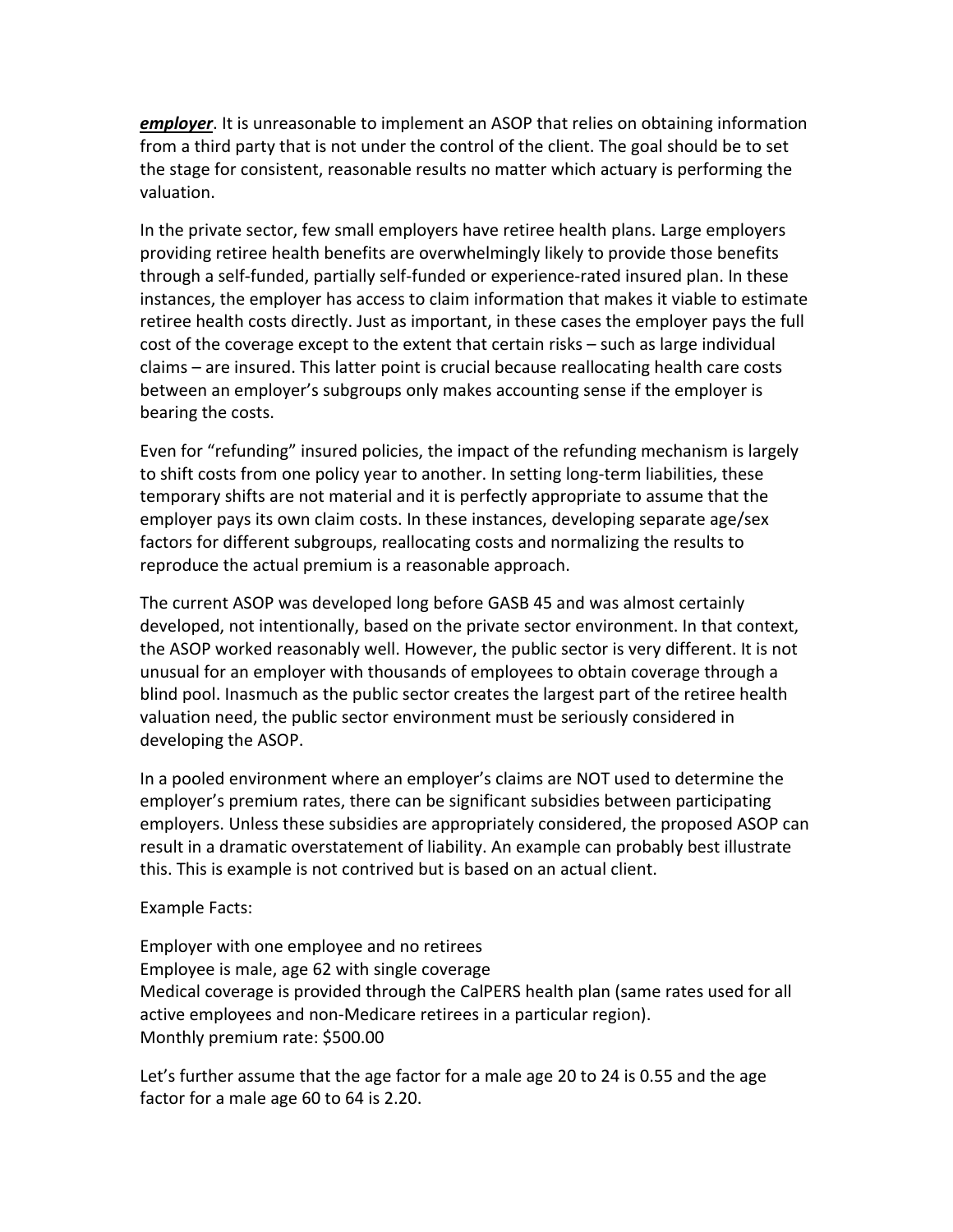Example 1a) Let's first assume that the employee retires and a new employee is hired who also elects single coverage. Let's first assume the new employee is a male age 61. The premium for the new employee is \$500. The age/sex factor is the same 2.2 for active employees and retirees. Normalizing relative costs to reproduce premium would result in no implicit rate subsidy.

Example 1b) On the other hand, let's assume the new employee is a male age 23. Now we have an age factor of 0.55. If the actuary calculates relative costs and normalizes them to reproduce the actual paid premium, s/he would get an age-adjusted premium of \$200 for the active employee and \$800 for the retiree. This would result in a 60% liability increase. In this example, should the retiree die, the employee's assumed premium would increase two-and-a half-times from \$200 to \$500 although there was no change in plan, enrollment, or the employee's age.

This example illustrates that it is inappropriate to follow this approach for a one person group. How inappropriate this approach is depends on the size of the group relative to the size of the rating pool. As group size increases, the distortion is likely to reduce for two reasons. First, as size increases there is less likelihood that the age/sex distribution will be tipped at an extreme level. Second, as the group size increases relative to the pool size, the group represents more of the claim experience underlying the rates and the rates for the pool and employer will converge.

While it is true that, as group size increases, group and pool rates will tend to converge, there are factors that can cause significant subsidies to persist even for fairly large groups. In California, for example, it is common for there to be joint power authorities (JPA's) and trusts operating blind pools and that cover only school groups. There are consistent demographic characteristics of different types of school groups that can be expected to generate significant claim differences and to persist over time. For example, high school district certificated groups are about 50% male and 50% female while the ratio for elementary school districts is closer to 20% male and 80% female. Age factors are very different for males and females if only due to the impact of maternity claims. While spouse costs may offset to some extent, the offsetting impact is muted or eliminated depending on the circumstances. For example, many retiree plans do not pay for any dependent benefits, so there is no offset. The offsetting effect is always muted because not all retirees have spouses. The effect is further muted to the extent participation rates decrease with increasing retiree contributions that are required.

The above suggests a second major problem, which is that the ASOP virtually ignores non‐age cost determinants in setting the initial claim cost under blind pools. These factors can include area, industry and other factors well known to actuaries. And, even when all common rating factors are taken into account, there are still other factors that can dramatically affect claims – thus the reason for experience‐rating.

Let's take only one of these factors: area. For many years, CalPERS had one set of rates that applied statewide. Over time, it became widely known that Southern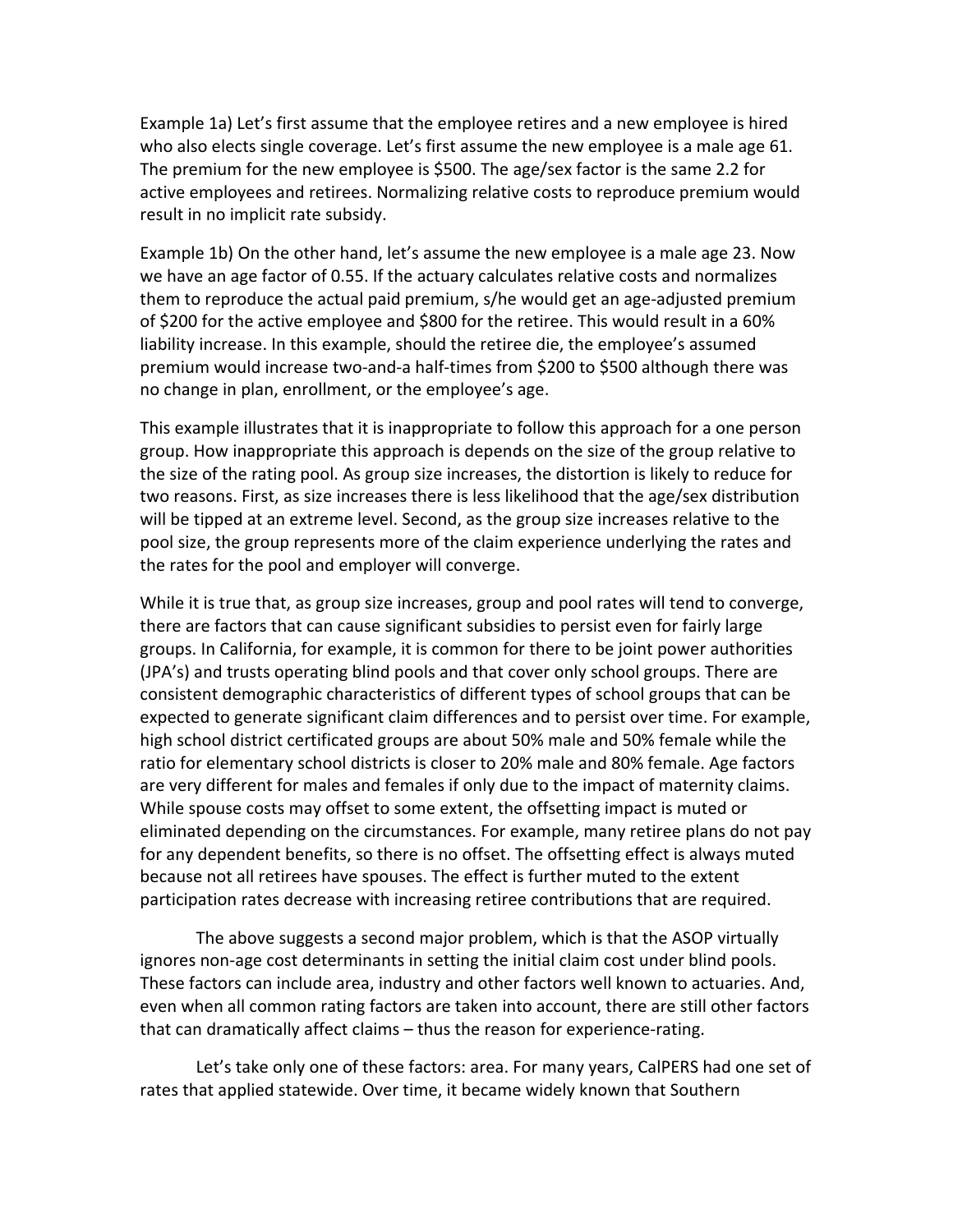California employers were subsidizing Northern California employers. The amount of the subsidy wasn't known, but the extent of the subsidy was great enough that it became apparent. As a result, Southern California employers – even without having access to any claim information, were willing to risk pulling out of CalPERS despite the unquantifiable risk of paying their own claims. As the results of these pioneering efforts became known, the number of Southern California employers leaving CalPERS increased.

In response to this, CalPERS established regional rating. In 2013, for example, the Bay Area Blue Shield non‐Medicare rates are nearly 50% higher than Los Angeles Area rates. Without having complete demographic information, it isn't possible to say how much factors other than area contribute to this difference. However, it is likely that the vast majority of the difference is due to area. Using only age to calculate differences between pool and individual rates arbitrarily focuses on one of many important factors. In the most recent valuation I performed, the implicit rate subsidy attributable to age/sex was only 31% for employee coverage. Obviously, area can make more of a difference than age. So why the almost exclusive focus on age?

These types of differences aren't random and can combine to have extreme effects. Area differences plus gender differences result in even bigger distortions.

The core problem in the above is that normalizing age‐adjusted premiums to actual paid premium can result in using costs that are substantially different from any reasonable cost estimate that could be developed from claim and demographic information if available. The ASOP seems to anticipate this in paragraph 2 of 3.7.8. This suggests that costs be based on obtaining the overall pool's demographics and developing relative costs based on the group's versus the pool's age or age/sex distributions. At a minimum, this should be rewritten to also require recognition of area, industry and other factors that can significantly affect claim costs.

However, there are two other major problems in implementing the ASOP as proposed.

First, despite assurances obtained by the ASB from unnamed large pools that they would be willing to provide pool demographics, I am extremely skeptical that this will happen, in practice. Let's look forward to what will happen if pools release such info – at least here in California. Because most public agencies provide some degree of retiree health benefit, the new ASOP will result in virtually every employer having age‐ adjusted premiums. Brokers and consultants will obtain this information and use it to identify employers who appear to be "overpaying" for their coverage. They will "cherry pick" the low‐cost employers, placing them with other programs. This will set off an assessment spiral for the pool that released the data, resulting in the death of that pool.

The above phenomenon is well-understood by the operators of these pools and only the suicidal would release these statistics. As the actuary for many JPA's in California, I would strongly advise my clients not to release pool demographics under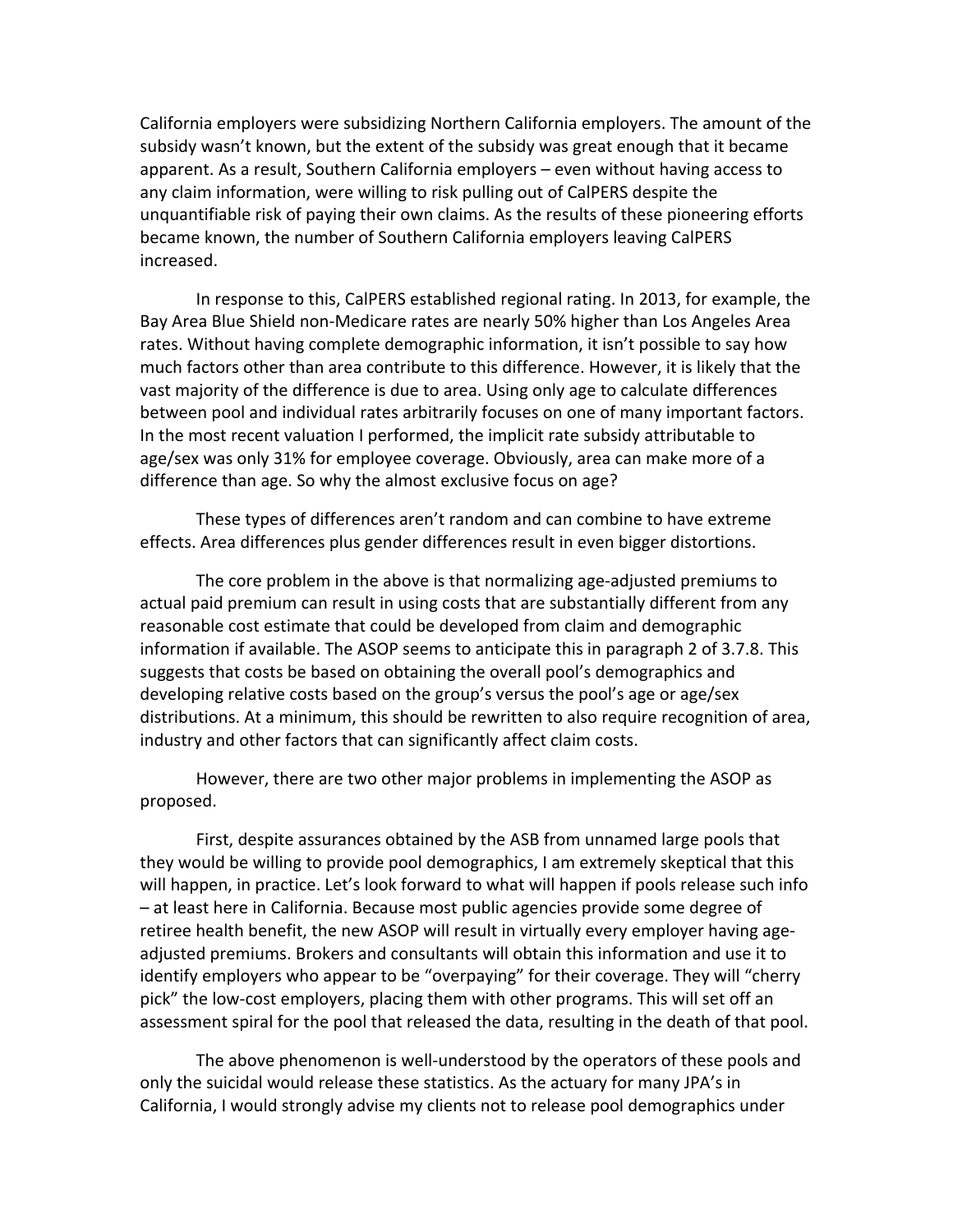any circumstances and, because these clients are likely to heed my advice, I can say with a great deal of certainty that statistics will not be available for many California agencies. The only way I can see such demographics being released would be in cases where participation in a particular pool is mandated by law.

Despite the fact that many if not most pools will not be willing to release information to allow a reasonable estimation of retiree costs, the proposed ASOP provides no real guidance for the actuary when this information is NOT available. There is simply a sentence indicating the actuary should use manual rates or other age factors, but compared to what? This raises the extremely serious issues mentioned earlier.

Based on the above, I think it is wrong to require age‐adjusted premiums for blind pools unless *ALL* pool demographics related to all major cost determinants are publicly available – particularly for small employers. But there is another problem that this practice causes regardless of whether pool demographics are available. This is the fact that basing retiree costs on relative group versus pool demographics disconnects costs used in the valuation from actual premiums paid, the amount of which is an accounting certainty.

To the extent that initial per capita claim costs are not normalized to equal premiums paid, there will be a gap that, assuming claim costs are appropriately estimated, will quantify the subsidy from other pool members. This could be a positive or negative amount. How should this subsidy be treated? Should it be reflected in the initial claim cost? How? Any method has problems.

I believe it is for some of the above reasons that the original GASB 45 Exposure Draft did not include an implicit rate subsidy. To the extent that the actuarial profession played a role in convincing GASB to incorporate implicit rate subsidies, I believe it is incumbent on the profession to make sure that this will only be done where an actuary can reasonably establish that there is an employer subsidy (rather than a pool subsidy) and that there is a reasonable way to estimate the amount of the subsidy. The proposed ASOP fails in this regard. Otherwise, I think that using the community rating exception is the least bad of the two options.

Finally, the point of most valuations is to determine the employer's liability for retiree benefits. Establishing an underlying cost should take into consideration what the impact would be on the employer should rating be based on actual underlying cost. Increasingly employers are capping what they pay for both active and retiree health coverage. In my practice, I am seeing an increasing number of cases where both active and retired employees make a substantial contribution to the cost of health benefits.

If all active and retired employees are making contributions; and if premiums were to be reallocated to eliminate subsidies and all employees and retirees would still be required to make contributions after the reallocation; then the subsidy is actually provided by employees not by the employer. In fact, if costs were actually changed to eliminate subsidies, there would probably be a reduction in retiree participation and the